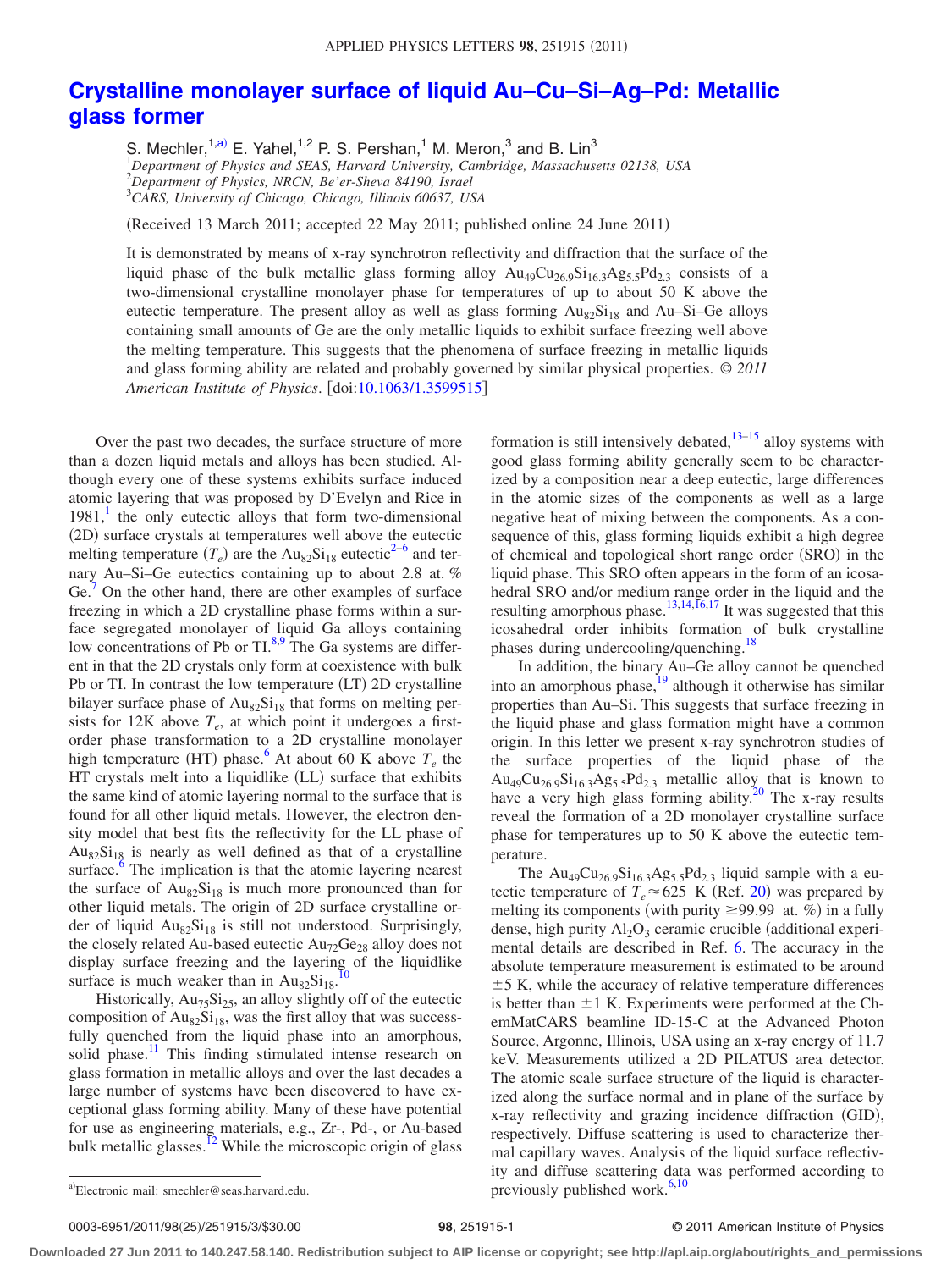<span id="page-1-0"></span>

FIG. 1. (Color online) (a) Reflectivity of the liquid  $(Color \quad online) \quad (a)$ Au<sub>49</sub>Cu<sub>26.9</sub>Si<sub>16.3</sub>Ag<sub>5.5</sub>Pd<sub>2.3</sub> sample at a fixed  $q_z$ =1.4 Å<sup>-1</sup> during heating and cooling of the liquid sample at a rate of about 2 K/min. (b) GID patterns of the LT surface phase  $(T=670 \text{ K})$  and of the LL surface phase  $(T=685 \text{ K})$ . (c) Crystal truncation rod within the  $q_{xy} - q_z$  plane of the Bragg reflection of the LT phase at  $q_z$ = 1.649 Å<sup>-1</sup> taken by an area detector, showing that the rod is oriented along the surface normal, z. The dashed line indicates the shape of the Debye-Scherrer diffraction pattern expected for a 3D powder phase with  $q_{xy}^2 + q_z^2 = (1.649)^2$  Å<sup>-2</sup>. (d) Integrated intensities of the truncation rod data shown in (c).

Figure  $1(a)$  $1(a)$  shows the temperature dependence of reflectivity from the surface of liquid  $Au_{49}Cu_{26.9}Si_{16.3}Ag_{5.5}Pd_{2.3}$  at a fixed angle of  $\alpha = \beta = 6.78^{\circ}$ , corresponding to a momentum transfer of  $q_z$ =1.4 Å<sup>-1</sup>. Evidence for a first-order transformation between two different surface phases is shown by the abrupt drop in reflectivity by about 10% at 680 K on heating followed by its reversal at about 677 K on cooling. The apparent hysteresis is probably due to the temperature lag of the thermocouple. No further phase transitions were observed during cooling to temperatures of about 30 K below *Te*, i.e., in the slightly undercooled region of the liquid.

Figure  $1(b)$  $1(b)$  displays GID curves of the liquid sample below and above the surface phase transition temperature, i.e., at 670 and 685 K. These curves correspond to the two surface phases that were revealed by the reflectivity measurements shown in Fig.  $1(a)$  $1(a)$ . The LL curve, corresponding to 685 K only shows a broad diffuse maximum centered around  $q_z$ = 2.75 Å<sup>-1</sup> that is characteristic of a LL surface phase. In contrast, for the LT phase  $(T= 670 \text{ K})$  two sharp Bragg reflections are superimposed on the diffuse maxima of the underlying liquid phase, indicating the presence of in-plane long range, crystalline order at the surface.

Figure  $1(c)$  $1(c)$  displays the intensity distribution within the  $q_{xy}$ - $q_{z}$  plane of the Bragg reflection at  $q_{xy}$ = 1.649 Å<sup>-1</sup> for the LT phase. The variation in intensity, i.e., the bright spots within the truncation rod as well as the corresponding  $q_z$ dependence of the  $q_{xy} - q_z$  integral of the rod intensity that is shown in Fig.  $2(d)$  $2(d)$  arises from the superposition of intense diffraction signals from a few large domains on the smooth truncation rod signal from the 2D powder of small sized crystals. The alignment of the truncation rod is along the  $q<sub>z</sub>$ direction, indicating that the surface phase is a 2D phase. Furthermore, the structureless shape of the smooth portion of the rod intensity as a function of  $q<sub>z</sub>$  demonstrates that the crystals are a monolayer phase, although the 2D unit cell is not necessarily confined to a single plane. For comparison, truncation rod data that were observed for the LT bilayer phase of liquid  $Au_{82}Si_{18}$  exhibited a destructive interference

<span id="page-1-1"></span>

FIG. 2. (Color online) (a) Normalized reflectivity  $R/R_F$  and (b) diffuse scattering at small angles  $\beta$  away from the specular condition  $(\alpha = \beta$  $= 6.78°$  and  $q_z = 1.4 \text{ Å}^{-1}$  of the two different surface phases LT and LL of liquid  $Au_{49}Cu_{26.9}Si_{16.3}Ag_{5.5}Pd_{2.3}$ . The solid lines are best fits using the model of the electron density normal to the surface shown in  $(c)$  and the theoretical cross-sections (Ref. [7](#page-2-3)). (d) The surface structure factor  $|\Phi(q_z)|^2$  that is obtained by dividing the  $R/R_F$  data for LT and LL phases by the capillary wave contribution *CW*, respectively.

minimum at a position of  $q_z = \pi/d \approx 0.95$  Å<sup>-1</sup>, where *d* is the distance between the layers.<sup>4</sup>

The reflectivity for the LT and LL phases are shown in Fig. [2](#page-1-1)(a) in the form of  $R(q_z)/R_F(q_z)$ , where  $R_F(q_z)$  is the theoretical Fresnel reflectivity for a flat surface with a homogeneous bulk electron density of the Au<sub>49</sub>Cu<sub>26.9</sub>Si<sub>16.3</sub>Ag<sub>5.5</sub>Pd<sub>2.3</sub> alloy. Note that as  $q_z$  increases, the reflectivity of the LL surface decreases relative to that of the LT surface. As will be shown in the following, this difference can primarily be understood in terms of the difference between the surface Debye–Waller factor arising from thermally excited surface capillary waves for the two phases.

It is known that the normalized reflectivity  $R/R_F$  of a liquid surface can be expressed by the surface structure factor which is a functional of the electron density normal to the surface $10$  and a wave vector dependent capillary wave factor,  $CW(q_z)$ , that arises from thermal height-height correlations of the surface $21-23$ 

<span id="page-1-3"></span><span id="page-1-2"></span>
$$
R(q_z)/R_F(q_z) = CW(q_z) \times |\Phi(q_z)|^2,
$$
 (1)

$$
CW(q_z) = \int_{A_{q_{xy}}} d^2q_{xy} \left(\frac{q_{xy}}{q_{\text{max}}}\right)^{\eta} \frac{\eta}{2\pi q_{xy}^2}.
$$
 (2)

The capillary exponent is  $\eta = (k_B T / 2 \pi \gamma) q_z^2$ , where  $\gamma$  is the surface tension. The value  $q_{\text{max}}$  is the high frequency cut-off wave vector of capillary waves that for a LL surface is determined by the atomic diameter  $d_{at}$ ,  $q_{\text{max}} = \pi / d_{at}$ = 1.16 Å<sup>-1</sup> with  $d_{at}$ = 2.70 Å for Au and Cu as the main components of the alloy. On the other hand, for liquid Au–Si the 2D crystalline surface order introduces surface bending rigidity  $\kappa$  that suppresses short wavelength capillary waves.<sup>6</sup> This effect, which reduces the amplitude of the capillary wave factor [Eq.  $(1)$  $(1)$  $(1)$ ], can be accounted for by replacing  $q_{\text{max}}$ with a smaller elastic cut-off wave vector  $q_e = \sqrt{\gamma/\kappa}$  (Refs. [6](#page-2-2)) and  $24$ ) for the crystalline LT surface phase in Eq.  $(2)$  $(2)$  $(2)$ .

**Downloaded 27 Jun 2011 to 140.247.58.140. Redistribution subject to AIP license or copyright; see http://apl.aip.org/about/rights\_and\_permissions**